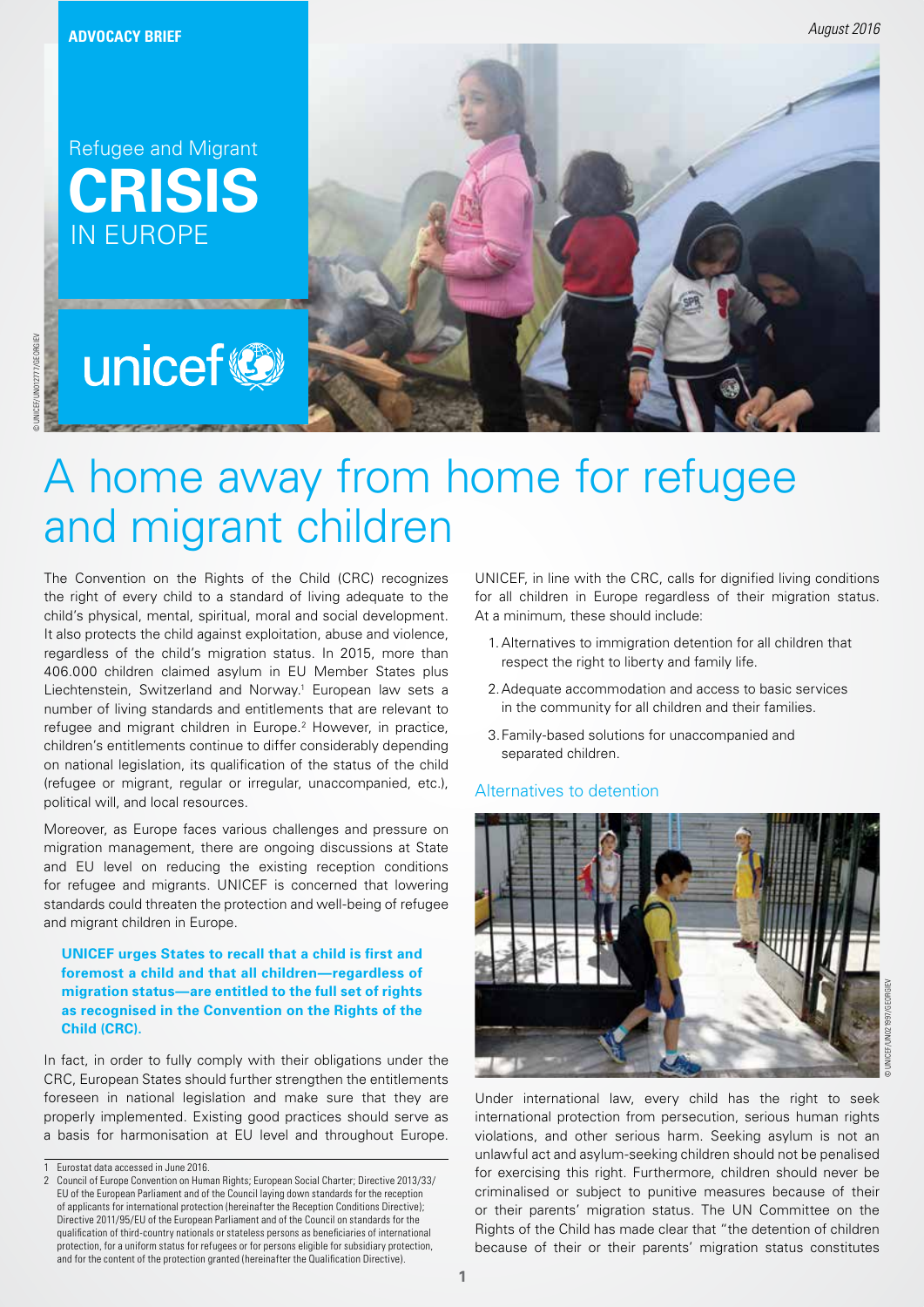a child rights violation and always contravenes the principle of the best interests of the child."<sup>3</sup> In its report on addressing large scale movements of refugees and migrants, the UN Secretary General calls for States' commitment to never detain children for purposes of immigration control.4

There is solid evidence on the impact that detention has on children. Reports refer to high rates of suicide, self-harm and development problems. Even very short periods of detention can undermine the child's psychological well-being and cognitive development. Children deprived of liberty are also at a higher risk of violence, abuse and ill-treatment.

Immigration detention of children has an impact on society too. It might profile asylum seekers and migrant children as criminals, thereby feeding exclusion and stigmatisation. It can also generate feelings of mistrust and injustice in the children concerned vis-à-vis their new environment and public authorities. Furthermore, detention facilities imply substantial costs and studies analysing various countries' justice systems show that in general child detention is not cost-effective.<sup>5</sup>

In Europe, current EU and national laws still allow for immigration detention of children, though limited to a measure of last resort (i.e. after having established that other less coercive alternative measures cannot be applied effectively) and for the shortest period of time.<sup>6</sup> The grounds provided to justify immigration detention of children include the necessity to determine the identity of the person, to decide on the State responsible for the asylum claim (Dublin regulation), to verify elements of the application, to decide on the right to enter the State's territory, protect national security or public order, or when the child is subject to a return procedure and the State fears absconding.

There is a high risk that in implementation, these grounds are broadly interpreted, against the best interests of the child. Whilst there is no case law by the Court of Justice of the European Union (CJEU) on immigration detention of children,<sup>7</sup> the European Court of Human Rights (ECtHR) has strictly interpreted the notion of *last resort measure*, concluding that authorities had actually failed in seeking alternatives to detention.

In *Kanagaratnam vs Belgium*, the Court ruled that despite the fact that the children were with their mother, "by placing them in a closed centre, the Belgian authorities had exposed them to feelings of anxiety and inferiority and, in full knowledge of the facts, risked compromising their development."8 In *Popov vs France*, the ECtHR considered that in spite of the fact that the children "were accompanied by their parents, and, even though the detention centre had a special wing for the accommodation of the families, the children's particular situation was not examined and the authorities did not verify that the placement in administrative detention was a measure of last resort, for which no alternative was available." The court also found that "the child's extreme vulnerability is the decisive factor and [the child's best interests] takes precedence over considerations relating to [migration] status".9

5 Toolkit on Diversion and Alternatives to Detention, UNICEF, 2010.

- 8 ECtHR, Kanagaratnam and Others v. Belgium, Applications no. 15297/09.
- 9 ECtHR, Popov vs France, Application Nos. 39472/07 and 39474/07.

Indeed when it is in the child's best interests to keep the family together, the imperative requirement not to deprive the child of liberty extends to the child's parents, or/and guardian and requires the authorities to choose alternative measures to detention for the entire family.<sup>10</sup> The United Nations Special Rapporteur on torture has also concluded that "immigration detention of children exceeds the requirement of necessity, becomes grossly disproportionate and may even constitute cruel, inhuman or degrading treatment of migrant children."11

## **UNICEF calls upon States to expeditiously and completely cease the detention of children on the basis of the child's, his/her parents' or guardians' immigration status. Instead alternatives should be developed that fulfil the best interests of the child, along with the child's rights to liberty and family life.**

As stated by the Committee on the Rights of the Child, 'legislation, policy and practices should allow children to remain with family members and/or guardians if they are present in the transit and/ or destination countries and be accommodated as a family in non-custodial, community-based contexts while their immigration status is being resolved.'12 There are a range of alternatives to the immigration detention of children and their families. They vary from alternatives implying a certain restriction or obligation (e.g. regular reporting to the authorities, deposit of a financial guarantee, obligation to stay at an assigned residence, deposit of passport, etc.13) to various forms of accommodation without conditions or restrictions. When the alternatives restrict freedom of movement or place a certain obligation on the person, they should be provided for by law, serve a legitimate aim, and be proportional to this aim.

Several European States, in partnership also with UN Agencies and civil society, are already implementing alternatives, such as reporting obligations for families with children and foster care or independent living with supervision for unaccompanied and separated children. These practices demonstrate that it is possible to serve States migration management interests while respecting the rights of refugee and migrant children.14

#### Adequate accommodation

"States are required to provide adequate accommodation to children in an irregular situation without resorting to detention." This 2009 conclusion of the European Committee of Social Rights is based on the right to adequate housing, under article 31 of the European Social Charter.15 The right to adequate housing is also recognised in international law as part of the right to an adequate standard of living. Although the right to housing is not an absolute right, it still translates into a number of concrete obligations for States that are relevant to the current situation of refugee and migrant children in Europe. Such obligations include preventing homelessness, addressing discrimination, protecting against forced eviction, ensuring security of tenure to all, and guaranteeing that housing standards are correct.16

<sup>3</sup> Committee on the Rights of the Child; Report and Recommendations of the General Discussion Day 2012 on the Rights of all children affected by international migration (hereinafter CRC DGD 2012).

<sup>4</sup> In Safety and Dignity, Addressing Large Movements of Refugee and Migrants, Report of the UN Secretary General, 2016.

<sup>6</sup> Reception Directive, see supra note 2; Directive 2008/115/EC of the European Parliament and of the Council on common standards and procedures in Member States for returning illegally staying third-country nationals (hereinafter: the Return directive).

<sup>7</sup> In June 2015, in case of an adult, CJEU ruled that the Return directive prevented imprisonment of a non-EU country national who has not been subjected to a return procedure solely because of illegal border crossing. C-47/15.

<sup>10</sup> See Inter-American Court of Human Rights, Advisory Opinion OC21/14, 'Rights And Guarantees of Children in The Context of Migration and/or in Need of International Protection', August 2014

<sup>11</sup> Report of the Special Rapporteur on Torture and other cruel and inhuman or degrading treatment or punishment, A/HRC/28/68; see also UNHCR and UNICEF, Save and Sound, 2015. 12 CRC, DGD 2012, supra n 3.

<sup>13</sup> See for example Fundamental Rights Agency, Alternatives to detention for Asylum seekers and people in return procedures, 2015.

<sup>14</sup> See also IDC, There are alternatives, 2015 and UNHCR, UNICEF Safe and Sound, supra no 7. 15 European Committee of Social Rights, Defence for Children International (DCI) v The

Netherlands, Complain No. 47/2008. 16 OHCHR, UN Habitat, The right to adequate housing, Fact sheet No. 21.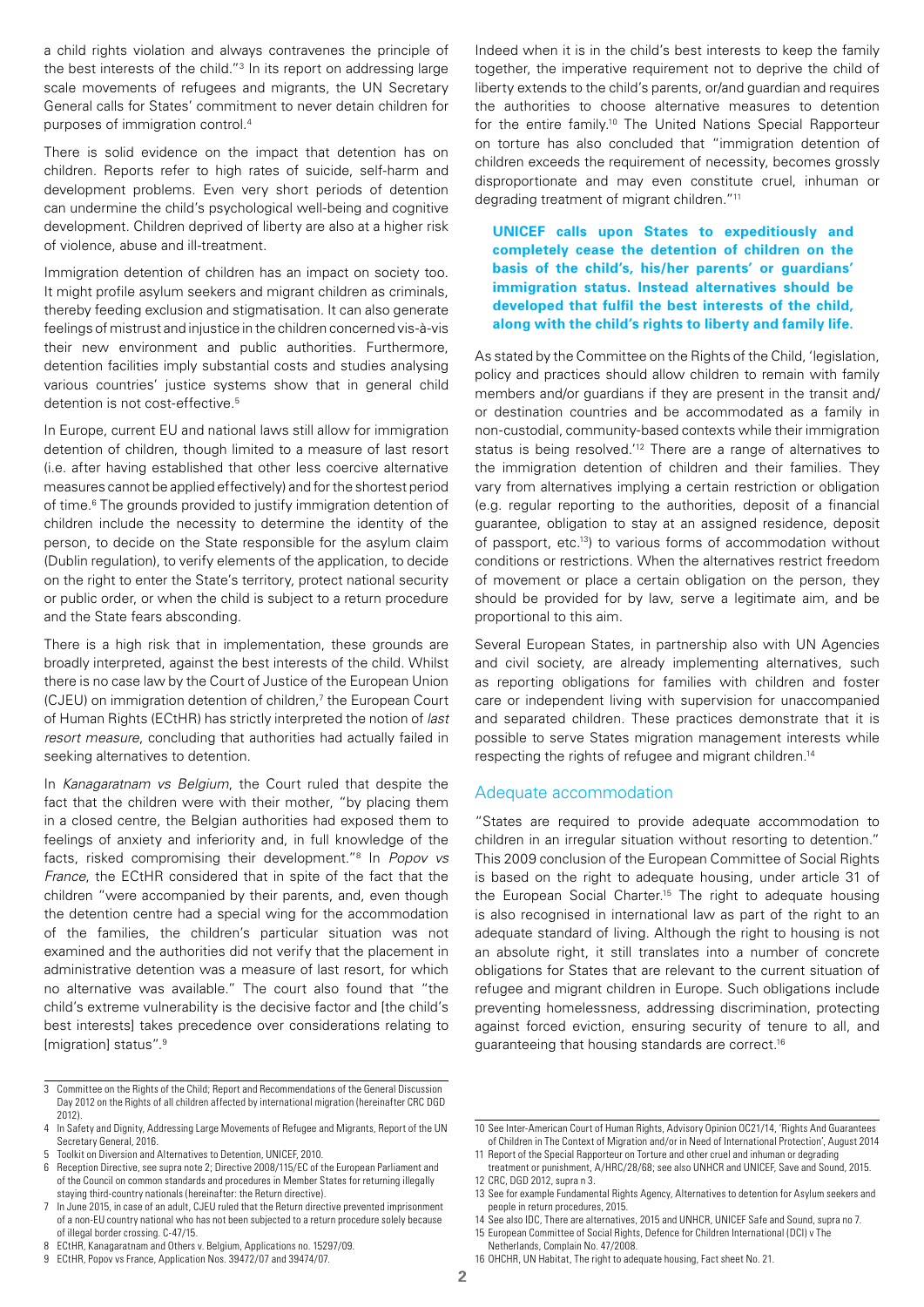

EU law distinguishes three forms of housing for asylum-seekers: transit centres, accommodation centres and private housing.17 The term 'centre' refers to any place used for collective accommodation. The majority of EU Member States make use of collective facilities, which are in principle open facilities. Some Member States have established initial or so-called 'transit' centres, accommodating asylum-seekers while pending admissibility procedures. Others do not make any difference between these initial/transit centres and other accommodation centres. Asylumseekers in transit centres have less access to community services, including education and health. This is of particular concern in the current situation, where across Europe many families and children are staying for too long in transit centres.

Thirteen EU Member States make use of private houses (including hotels and flats) in addition to collective accommodation. Moreover, while by law all Member States provide tailored accommodation for vulnerable persons, practices differ as to: who qualifies as vulnerable; whether they provide separate facilities for these persons or not; and the conditions they ensure.<sup>18</sup>

EU law related to reception conditions specifically mentions vulnerable groups such as children, unaccompanied and separated children, pregnant women, single parents, disabled persons, the elderly, and victims of trafficking, rape and/or other forms of severe violence or serious illness. For unaccompanied and separated children, EU law prescribes accommodation with adult relatives or a foster family; centres with special provisions for minors; or other accommodation suitable for minors. Elsewhere in Europe, non-EU Member States have similar regulations regarding housing.

#### Accommodation standards

By the summer of 2016, the majority of refugees and migrants that arrived to Europe through the Mediterranean over the last year and a half are living in accommodation centres, formal and informal camps, hotels, hostels, private houses and flats. Many of them are staying for too long in transit centres, in overcrowded conditions and with limited privacy and access to certain services (e.g. education). Refugees and migrants sometimes even lack clean water and adequate access to sanitation and electricity. The health, dignity and safety of children among them is at risk.

It is thus crucial for States to improve the accommodation standards and make sure that they meet international and national requirements. The composition and dimensions of the facilities should be adequate and respect the right to privacy, safety and family life. They should include, at a minimum: sufficient surface area per person and family, with openings and ventilation; Health and safety standards should however always be interpreted in light of the best interests of the child, and not be used to justify any action that may cause further harm to children (i.e. dismantling informal camps without offering alternatives or placing children into closed centres). When clear national guidelines are missing, international standards should apply.20

**UNICEF calls upon States to ensure that housing standards for refugee and migrant children and women meet the health and safety requirements set by existing international and national standards.**

## Accommodation capacity

In parallel to improving standards, there is also a need to increase accommodation capacity. In many European States, asylumseekers outnumber reception places and authorities have and still find it difficult to increase capacity and keep up standards. A few good practices tested by local and national authorities to decrease pressure on reception capacities include measures such as a sound policy of relocating asylum-seekers throughout the country; investing further resources to process asylum claims in a timely manner; and providing timely access to the labour market for asylum-seekers.

**States should develop strategies aimed at guaranteeing access to private housing and flats for families and their children. Collective facilities, no matter how well they are designed, are not suitable for long-term family dwellings.**

## Child safeguarding

Another important issue is child safeguarding rules since adequate housing does not limit itself to the physical conditions of the building. Child safety is crucial. All entities and individuals engaged in providing accommodation and services for refugees and migrants should receive due authorisation to do so from the competent authorities.

Recruitment screening procedures and codes of conduct should be mandatory for all staff, including police, immigration authorities, contractors and volunteers as part of general child safeguarding policies. Staff in contact with children should have clear responsibilities, access to regular training focusing on the skills required for their work, and be provided with managerial support and supervision.

There should be clear rules of accountability, as well as reporting mechanisms for any child protection concern and adequate follow-up procedures. Children and their families should receive information about complaint mechanisms and be able to use them without interference. Regular monitoring and review should be conducted by State agencies, including ombudspersons, and children's opinions given due weight in such processes.

## **Safeguarding rules should be in place and staff in charge should receive adequate training, monitoring and support.**

17 Reception Condition Directive, see supra n. 2.

separated safe spaces for women and girls; access to appropriate facilities for hygiene and sanitary needs that are separated by gender; access to water supplies, gas, and electricity; and, secure storage space for personal belongings. The facilities should be accessible for persons with disabilities.19

<sup>19</sup> In Germany, UNICEF has published a detailed manual on Minimum Protection Standards for Children, Adolescents and Women in Refugee Centres (UNICEF, Mindeststandards zum Schutz von Kindern, Jugendlichen und Frauen in Flüchtlingsunterkünften, 2016).

<sup>18</sup> For a full discussion of asylum seekers` entitlements to reception accommodation see, EMN, 20 See the Sphere Project, Humanitarian Charter and Minimum Standards in Humanitarian Response, Shelter and Settlement.

Organisation of Reception Facilities in different Member States, 2014.